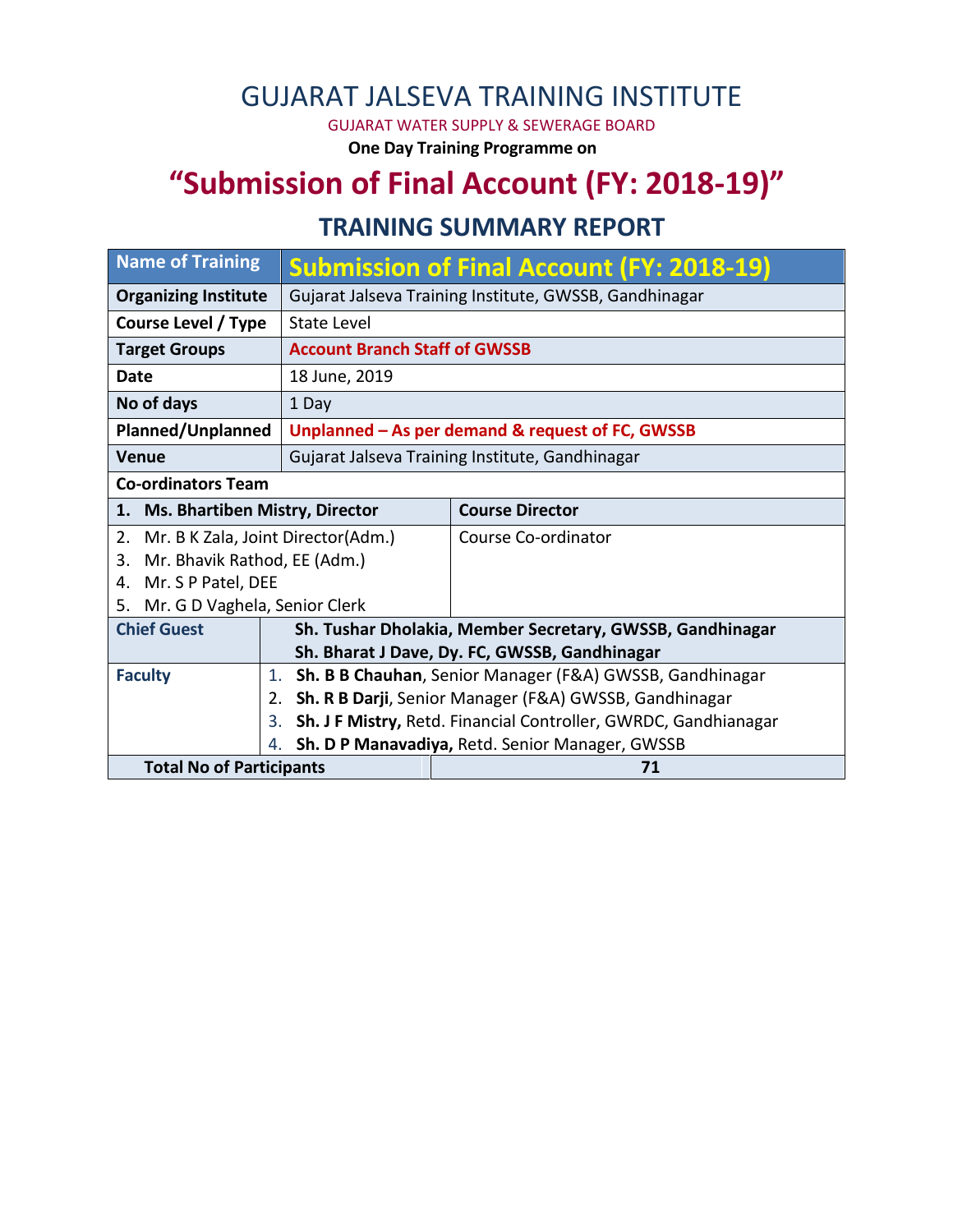### **List of Participants (GWSSB)**

| Sr                      | <b>CPF</b> | Mr.   | Name of Employee                 | Designation         | Name of Office      | Place                     |
|-------------------------|------------|-------|----------------------------------|---------------------|---------------------|---------------------------|
| No.                     | No.        | /Mrs. |                                  |                     |                     |                           |
|                         |            | / Ms. |                                  |                     |                     |                           |
| $\mathbf{1}$            |            | Mr.   | A K limbachiya                   | Div. Accountant     | HO, GWSSB           | Gandhinagar               |
| $\overline{\mathbf{2}}$ | 3239       | Mr.   | A R Pathan                       | Senior Clerk        | <b>PHW Division</b> | Anand                     |
| 3                       | 5969       | Mrs.  | Alpa H Bhatt                     | Senior Clerk        | <b>PHW Division</b> | Ahmedabad                 |
| 4                       | 3724       | Mr.   | Alpesh Amrutlal Ranpura          | Senior Clerk        | <b>PHW Division</b> | Morbi                     |
| 5                       | Fix pay    | Mr.   | Amin Rafik Khimani               | Div. Accountant     | <b>PHW Division</b> | Surat                     |
| 6                       |            | Mr.   | Amit Rajeshbhai Trivedi          | <b>DEO</b>          | PHWDN               | Himmatnagar               |
| $\overline{\mathbf{z}}$ | 5185       | Mr.   | Anil Tribhuvan Doshi             | Senior Clerk        | <b>PHW Division</b> | Porbandar                 |
| 8                       | 3078       | Mr.   | Ashok Kantilal Parmar            | Div. Accountant     | <b>PHW Division</b> | Dahod                     |
| 9                       |            | Mr.   | <b>Bhagirathsing Vaghela</b>     | Dy Accountant       | <b>PHW Division</b> | Jamnagar                  |
| 10                      | 2588       | Mr.   | Bhanji Rahubhai Butani           | Typist              | PH Circle           | Junagadh                  |
| 11                      |            | Mr.   | <b>Bharat C Zala</b>             | Senior Clerk        | Zone-2              | Ahmedabad                 |
| 12                      | 10229      | Mr.   | Bhavesh Vinodbhai Valand         | Dy. Manager         | HO, GWSSB           | Gandhinagar               |
| 13                      | 1958       | Mr.   | Bhikhbhai Gulabchand<br>Patel    | Senior Clerk (Ac)   | <b>PHW Division</b> | Deesa                     |
| 14                      | 2349       | Mr.   | Bipin Lalchand Lalwani           | Div. Accountant     | <b>PHW Division</b> | Bhuj                      |
| 15                      |            | Mr.   | D H Bhatt                        | Senior Clerk        | <b>PHW Division</b> | Jamnagar                  |
| 16                      |            | Mr.   | Darshak Sharadbhai Bhatt         | Div. Accountant     | <b>PHW Division</b> | Bhavnagar                 |
| 17                      | 8453       | Mr.   | Dilipsinh Hemantsinh Raval       | Senior Clerk        | PHW Division-1      | Jamnagar                  |
| 18                      | 10493      | Mr.   | Hardip Dharmeshbhai Patel        | <b>Junior Clerk</b> | <b>PHW Division</b> | Morbi                     |
| 19                      |            | Mr.   | Hitesh Bhanushankar Dave         | Rojamdar            | <b>PHW Division</b> | Porbandar                 |
| 20                      |            | Mr.   | Hitesh Hargivandas Dangi         | Dy Accountant       | PHW Mech Div.       | Gandhinagar               |
| 21                      | 9869       | Mr.   | <b>Hitesh R Patel</b>            | <b>Senior Clerk</b> | Zone-1              | Valsad                    |
| 22                      |            | Mr.   | J A Patel                        | Senior Clerk        | Zone-1              | Vadodara                  |
| 23                      | 1825       | Mr.   | Jaspalsinh T Dabhi               | Dy Accountant       | <b>GJTI</b>         | Gandhinagar               |
| 24                      | 4377       | Mr.   | Jasvantbhai Mohanbhai<br>Vankar  | Senior Clerk        | PHS Sub Div         | Himatnagar                |
| 25                      | 9848       | Mr.   | Jaydeep Pradeepbhai<br>Rajyaguru | <b>Senior Clerk</b> | PHW Division-1      | Amreli                    |
| 26                      |            | Mr.   | Jayesh M Gaglani                 | Senior Clerk        | <b>PHW Division</b> | Jetpur                    |
| 27                      | 10218      | Miss. | Jennifer Macwan                  | Dy. Manager         | Zone-1              | Vadodara                  |
| 28                      |            | Mr.   | Jignesh Rajendrakumar<br>Panchal | Div. Accountant     | HO, GWSSB           | Gandhinagar               |
| 29                      | Fix Pay    | Mrs.  | Jigneshaben Riddhesh<br>Vasadia  | Dy Accountant       | <b>PHW Division</b> | Navsari                   |
| 30                      | 2815       | Mr.   | K U Makwana                      | Senior Clerk        | PHWDN               | Nadiad                    |
| 31                      | 2511       | Mr.   | Kalpesh Kanulal Trivedi          | Senior Clerk (Ac)   | <b>PHW Division</b> | Limbdi<br>(Surendranagar) |
| 32                      |            | Mr.   | Kantilal Shivalal Parmar         | Senior Clerk        | <b>PHW Division</b> | Navsari                   |
| 33                      | 1624       | Mr.   | Karshan Mohanbhai Fulada         | Div. Accountant     | <b>PHW Division</b> | Rajkot                    |
| 34                      | 1624       | Mr.   | Karshan Mohanbhai Fulada         | Div. Accountant     | <b>PHW Division</b> | Rajkot                    |
| 35                      |            | Mr.   | Kaushik R Gamit                  | <b>DEO</b>          | <b>PHWDN</b>        | Ahmedabad                 |
| 36                      | 3649       | Mr.   | Ketan K Bhatt                    | Senior Clerk (Ac)   | HO, GWSSB           | Gandhinagar               |
| 37                      | 3117       | Mr.   | Mahadev Bhurabhai Ahir           | Div. Accountant     | PH Circle           | Nakhtrana                 |
| 38                      |            | Mr.   | Mahendra A Rathod                | Senior Clerk        | <b>PHW Division</b> | Vyara                     |
| 39                      | 1984       | Mr.   | Manshukh N Kayada                | Div. Accountant     | Zone-5              | Junagadh                  |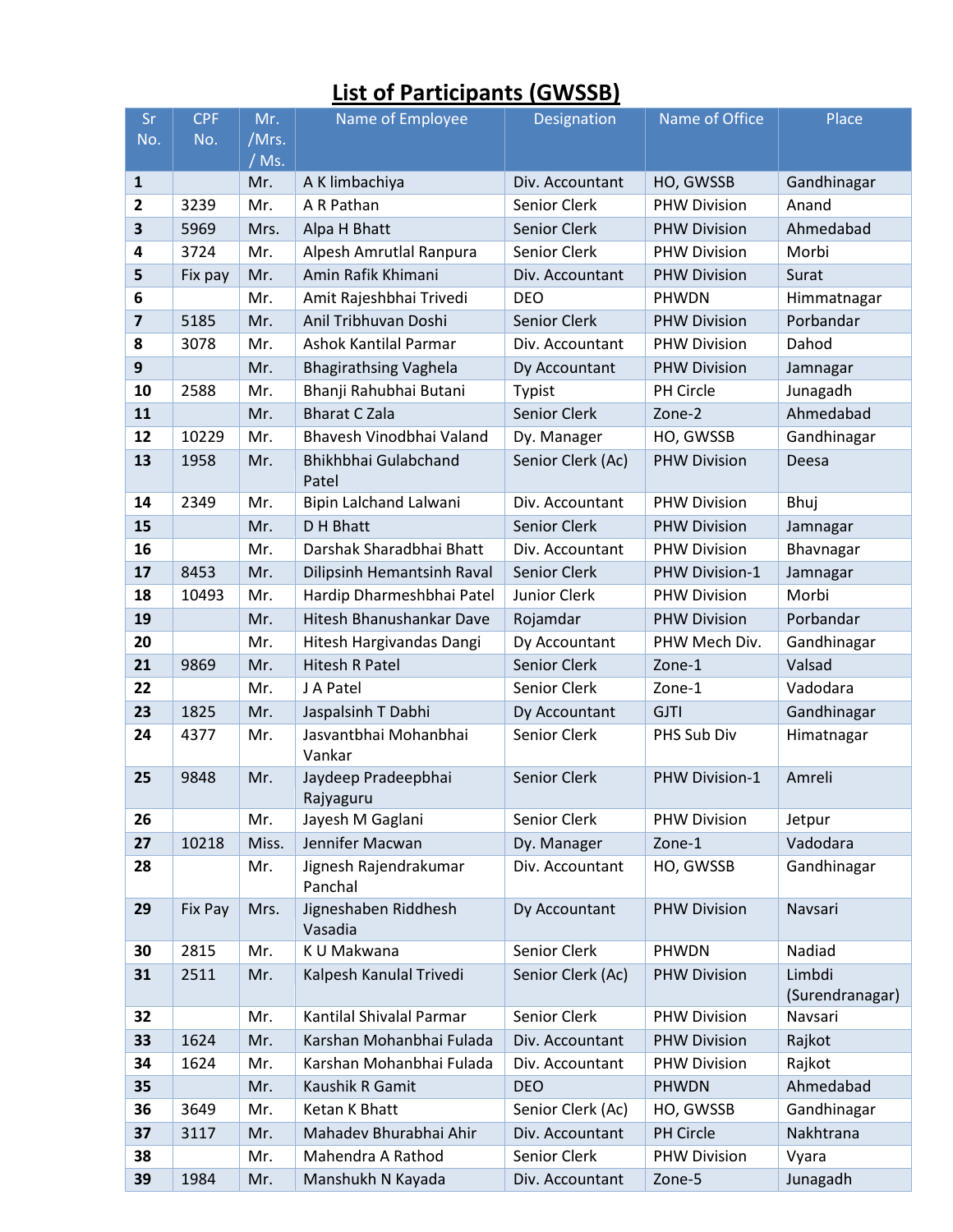| 40                     | 2412       | Mr.  | Mukhtyarhusen M Malek                | <b>Tracer</b>       | PH Circle            | Gandhinagar    |  |
|------------------------|------------|------|--------------------------------------|---------------------|----------------------|----------------|--|
| 41                     | <b>Not</b> | Mr.  | Nareshkumar Jivrambhai               | Div. Accountant     | <b>PHW Division</b>  | Palanpur       |  |
|                        | Alloted    |      | Chauhan                              |                     |                      |                |  |
| 42                     |            | Mr.  | P K Pagi                             | Senior Clerk        | PHWDN                | Ahmedabad      |  |
| 43                     |            | Mr.  | Pankaj Govindji Thanki               | <b>Senior Clerk</b> | <b>PHW Division</b>  | Porbandar      |  |
| 44                     | 7599       | Mr.  | Praful D Chavda                      | Junior Clerk        | <b>PHW Division</b>  | Anjar          |  |
| 45                     | 4088       | Mr.  | Pravin Meramman<br>Kodiyatar         | Senior Clerk (Ac)   | <b>PHW Division</b>  | Porbandar      |  |
| 46                     |            | Mr.  | Pravinkumar Kalubhai Gohil           | Div. Accountant     | PHW Mech<br>Division | Khambhalia     |  |
| 47                     | 1991       | Mr.  | Rajendra Durlabhai Mehta             | Senior Clerk (Ac)   | <b>PHW Division</b>  | Veraval        |  |
| 48                     | 3727       | Mr.  | Rajendrakumar<br>Gunvantbhai Vasava  | Div. Accountant     | <b>PHW Division</b>  | Chhotaudepur   |  |
| 49                     | 2489       | Mr.  | Rajesh Bhailal Darji                 | Sen. Manager        | HO, GWSSB            | Gandhinagar    |  |
| 50                     | 7784       | Mr.  | Rajesh D Sisodiya                    | <b>Senior Clerk</b> | <b>PHW Division</b>  | Amreli         |  |
| 51                     |            | Mr.  | <b>Rakshit Raval</b>                 | Senior Clerk        | <b>PHW Division</b>  | Jamnagar       |  |
| 52                     |            | Mr.  | Ramnik D Ambaliya                    | Senior Clerk        | Zone-3               | Rajkot         |  |
| 53                     | 4992       | Mr.  | Rupakkumar Vrajlal<br>Thakkar        | Senior Clerk        | <b>PHW Division</b>  | Modasa         |  |
| 54                     | 1190       | Mr.  | S P Malek                            | Div. Accountant     | <b>PHW Division</b>  | Anand          |  |
| 55                     |            | Mr.  | Salim G Vahora                       | Div. Accountant     | <b>PHW Division</b>  | Vadodara       |  |
| 56                     | 2810       | Mr.  | Sanjay Anandprasad Rao               | Senior Clerk        | <b>PH Circle</b>     | Godhra         |  |
| 57                     | 10083      | Mr.  | Sanjaysinh K Singh                   | <b>Junior Clerk</b> | <b>PHW Division</b>  | <b>Bharuch</b> |  |
| 58                     | 4065       | Mr.  | Sanjaysinh Kalusinh Rathod           | Senior Clerk        | HO, GWSSB            | Gandhinagar    |  |
| 59                     | 2881       | Mrs. | Sunita Janubhai Pawar                | Asst. Sup.          | <b>PHW Division</b>  | Vansda         |  |
| 60                     | 1487       | Mr.  | Surendrasinh Manusinh<br>Jadeja      | Dy Accountant       | PHW Mech<br>Division | Mehsana        |  |
| 61                     |            | Mr.  | T S Ban                              | <b>Junior Clerk</b> | <b>PHW Division</b>  | Dahod          |  |
| 62                     |            | Mrs. | Tarla Parshottam<br><b>Brahmbhat</b> | Div. Accountant     | Zone-4               | Bhuj           |  |
| 63                     |            | Mrs. | <b>Tejal M Bhatt</b>                 | Dy Accountant       | HO, GWSSB            | Gandhinagar    |  |
| 64                     | 10031      | Mr.  | Tejas Chandrakant Khamar             | Senior Clerk        | <b>PHW Division</b>  | Radhanpur      |  |
| 65                     | 6538       | Mr.  | Upendra Sureshbhai<br>Vasava         | <b>Senior Clerk</b> | <b>PHW Division</b>  | Rajpipla       |  |
| 66                     | 1775       | Mr.  | Vasudev Ishwarlal Sadhu              | Senior Clerk        | <b>PHW Division</b>  | Patan          |  |
| 67                     | 9724       | Mr.  | Vimal Rashiklal Bhalani              | Typist              | <b>PHW Division</b>  | Junagadh       |  |
| 68                     | Fix Pay    | Mr.  | Vishal D Khambhalia                  | Div. Accountant     | PH Circle            | Ahmedabad      |  |
| 69                     | 5841       | Mr.  | Yagnesh Vasudev Pandya               | <b>Typist</b>       | <b>GJTI</b>          | Gandhinagar    |  |
| 70                     | 9261       | Mr.  | Yogesh Dershibhai<br>Gondaliya       | Senior Clerk        | PHS Sub Div          | Liliya         |  |
| <b>Outsource Staff</b> |            |      |                                      |                     |                      |                |  |
| 71                     |            | Mr.  | Jayantibhai Punjabhai<br>Vankar      | <b>DEO</b>          | PHWDN                | Modasa         |  |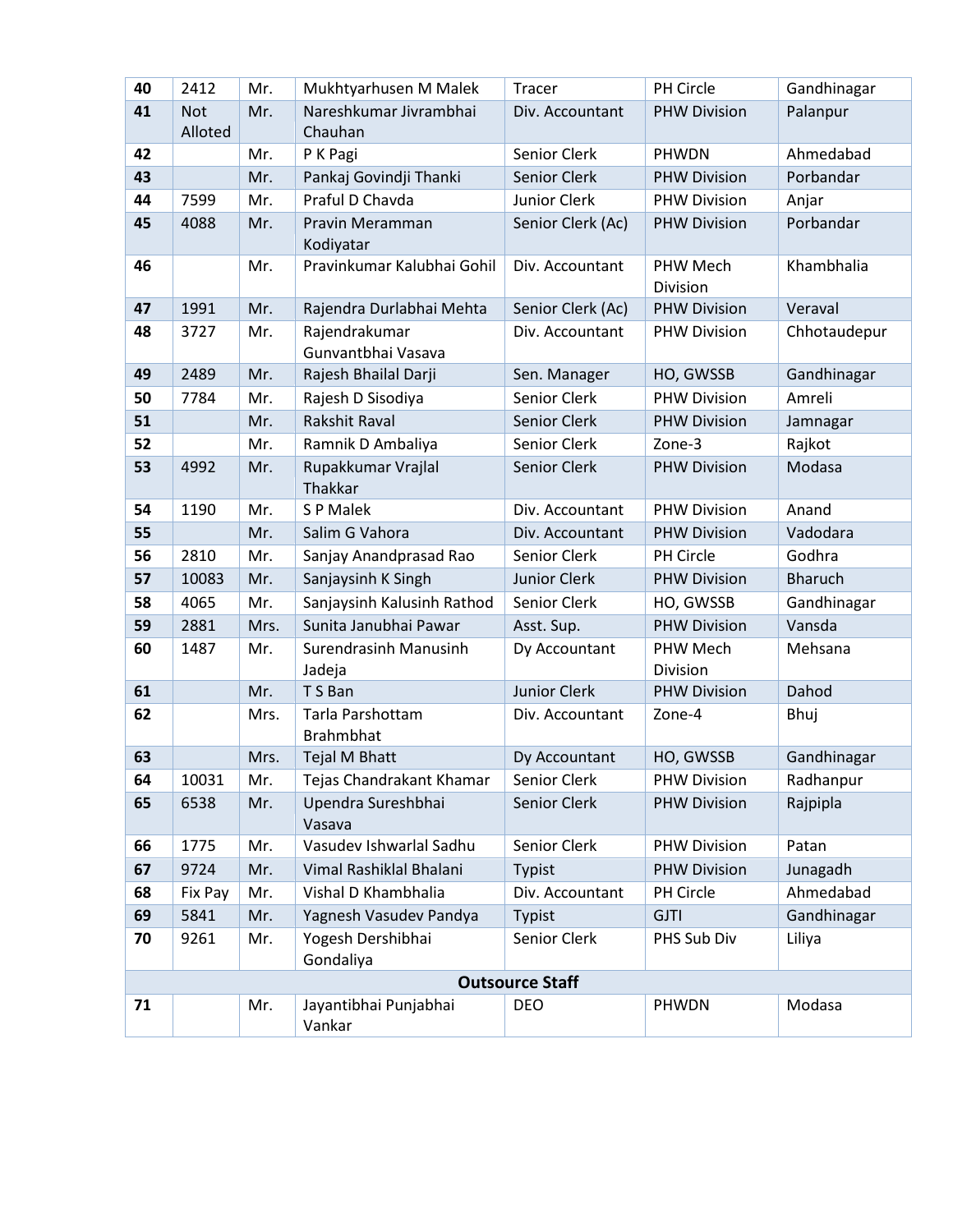#### **Photo Gallery**

1. **Sh. Tushar Dholakia, Member** Secretary, GWSSB addressing the trainees



2. **Sh. B B Chauhan,** Senior Manager (F&A), GWSSB addressing the trainees